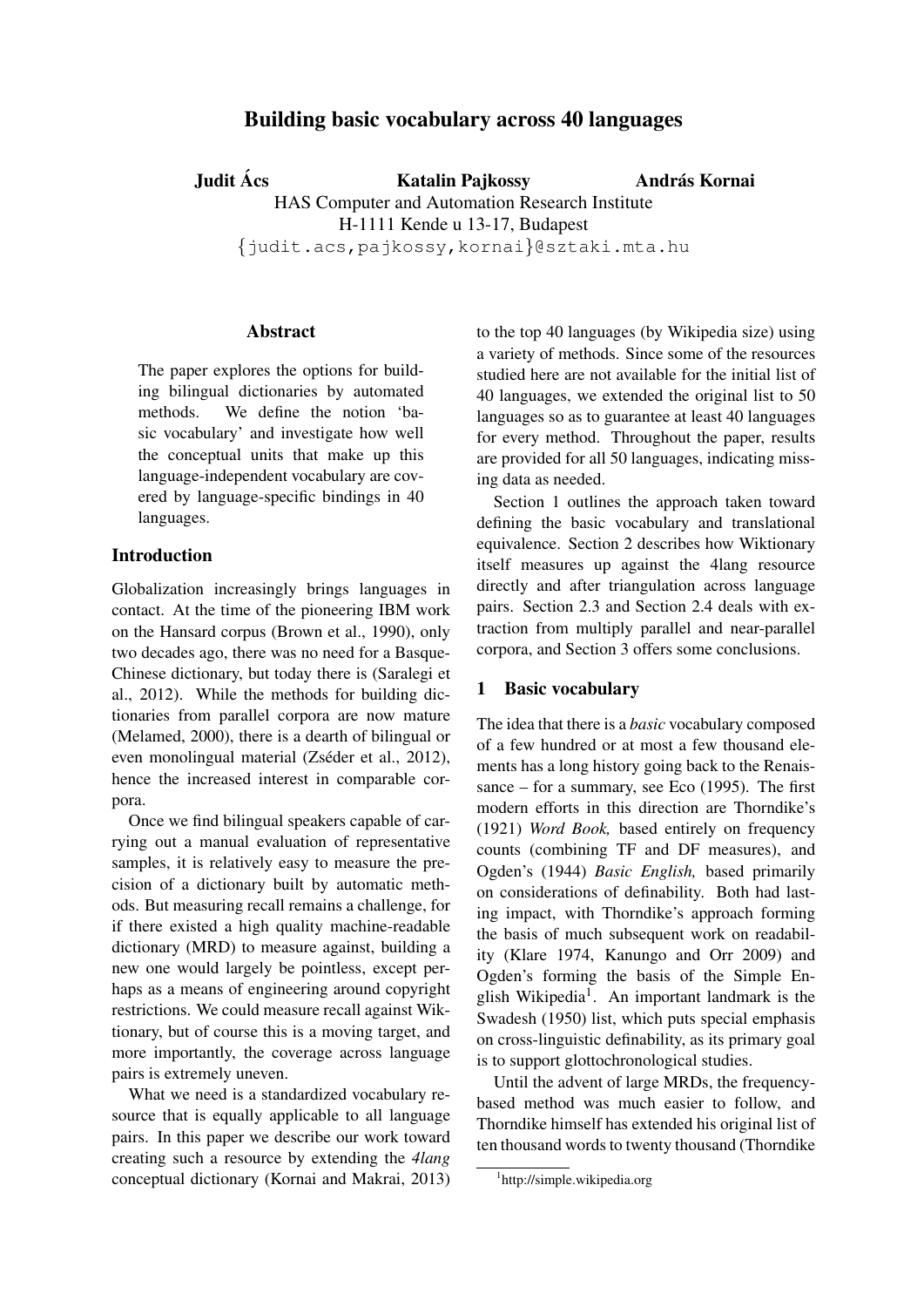1931) and thirty thousand (Thorndike and Lorge 1944). For a recent example see Davies and Gardner (2010), for a historical survey see McArthur (1998). The main problem with this approach is the lack of clear boundaries both at the top of the list, where function words dominate, and at the bottom, where it seems quite arbitrary to cut the list off after the top three hundred words (Diedrich 1938), the top thousand, as is common in foreign language learning, or the top five thousand, especially as the frequency curves are generally in good agreement with Zipf's law and thus show no obvious inflection point. The problem at the top is perhaps more significant, since any frequencybased listing will start with the function words of the language, characterizing more its grammar than its vocabulary. For this reason, the list is highly varied across languages, and what is a word (free form) in one language, like English *the*, often ends up as an affix (bound form) in another, like the Romanian suffix *-ul*. By choosing a frequencybased approach, we inevitably put the emphasis on comparing grammars and morphologies, instead of comparing vocabularies.

The definitional method is based on the assumption that dictionaries will attempt to define the more complex words by simpler ones. Therefore, starting with any word list  $L$ , the list  $D(L)$  obtained by collecting the words appearing on the right-hand side of the dictionary definitions will be simpler, the list  $D(D(L))$  obtained by repeating the method will be yet simpler, and so on, until we arrive at an irreducible list of basic words that can no longer be further simplified. Modern MRDs, starting with the Longman Dictionary of Contemporary English (LDOCE), generally enforce a strict list of words and word senses that can appear in definitions, which guarantees that the basic list will be a subset of this defining vocabulary. This method, while still open to charges of arbitrariness at the high end, in regards to the separation of function words from basic words, creates a bright line at the low end: no word, no matter how frequent, needs to be included as long as it is not necessary for defining other words.

In creating the 4lang conceptual dictionary (Kornai and Makrai, 2013), we took advantage of the fact that the definitional method is robust in terms of choosing the seed list  $L$ , and built a seed of approximately 3,500 entries composed of the Longman Defining Vocabulary (2,200 entries),

the most frequent 2,000 words according to the Google unigram count (Brants and Franz 2006) and the BNC, as well as the most frequent 2,000 words from Polish (Halácsy et al 2004) and Hungarian (Kornai et al 2006). Since Latin is one of the four languages supported by 4lang (the other three being English, Polish, and Hungarian), we added the classic Diederich (1938) list and Whitney's (1885) *Roots*.

The basic list emerging from the iteration has 1104 elements (including two bound morphemes but excluding technical terms of the formal semantic model that have no obvious surface reflex). We will refer to this as the *basic* or *uroboros* set as it has the property that each of its members can be defined in terms of the others, and we reserve the name *4lang* for the larger set of 3,345 elements from which it was obtained. Since 4lang words can be defined using only the uroboros vocabulary, and every word in the Longman Dictionary of Contemporary English can be defined using the 4lang vocabulary (since this is a superset of LDV), we have full confidence that every sense of every non-technical word can be defined by the uroboros vocabulary. In fact, the Simple English Wikipedia is an attempt to do this (Yasseri et al., 2012) based on Ogden's Basic English, which overlaps with the uroboros set very significantly (Dice 0.527).

The lexicographic principles underlying 4lang have been discussed elsewhere (Kornai, 2012; Kornai and Makrai, 2013), here we just summarize the most salient points. First, the system is intended to capture everyday vocabulary. Once the boundaries of natural language are crossed, and goats are defined by their set of genes (rather than an old-fashioned taxonomic description involving cloven hooves and the like), or derivative is defined as  $\lim_{\Delta \to 0} (f(x + \Delta) - f(x))/\Delta$ , the uroboros vocabulary loses its grip. But for the non-technical vocabulary, and even the part of the technical vocabulary that rests on natural language (e.g. legal definitions or the definitions in philosophy and discursive prose in general), coverage of the uroboros set promises a strategy of gradually extending the vocabulary from the simple to the more complex. Thus, to define *Jupiter* as 'the largest planet of the Sun', we need to define *planet*, but not *large* as this item is already listed in the uroboros set. Since *planet* is defined 'as a large body in space that moves around a star', by substitution we will obtain for Jupiter the definition 'the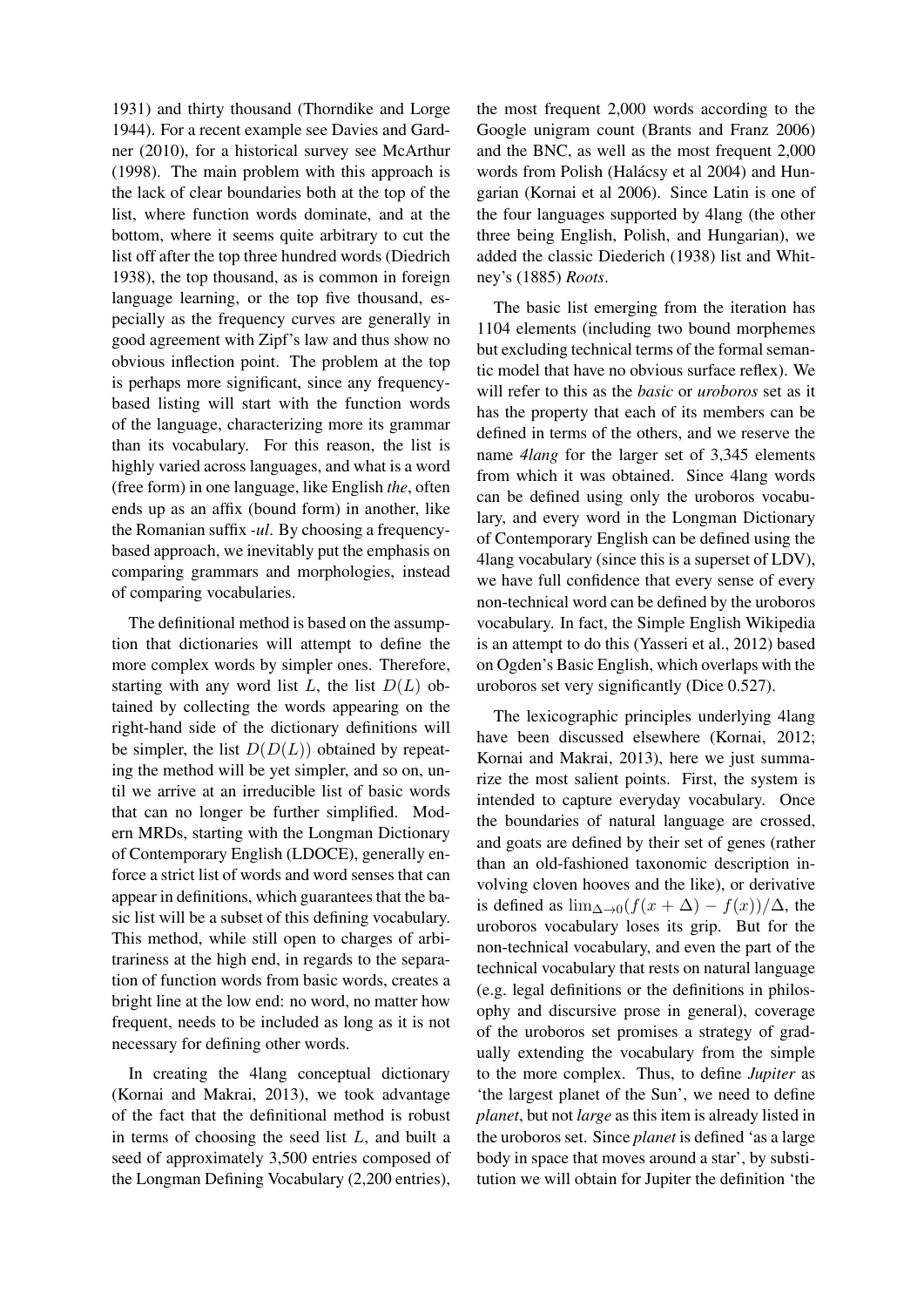largest body in space that moves around the Sun' where all the key items *large, body, space, move, around* are part of the uroboros set. Proper nouns like *Sun* are discussed further in (Kornai, 2010), but we note here that they constitute a very small proportion (less than 6%) of the basic vocabulary.

Second, the ultimate definitions of the uroboros elements are given in the formal language of machines (Eilenberg, 1974), and at that level the English words serve only a mnemonic purpose, and could in principle be replaced by any arbitrary names or even numbers. Because this would make debugging next to impossible, as in purposely obfuscated code, we resort to using English printnames for each concept, but it is important to keep in mind that these are only weakly reflective of the English word. For example, the system relies heavily on an element has that indicates the possessive relation both in the direct sense, as in *the Sun's planet, the planet of the Sun* and in its more indirect uses, as in *John's favorite actress* where there is no question of John being in possession of the actress. In other languages, has will generally be translated by morphemes (often bound morphemes) indicating possession, but there is no attempt to cross-link all relevant uses. The element *has* will appear in the definition of Latin *meus* and *noster* alike, but of course there is no claim that English *has* underlies the Latin senses. If we know how to express the basic vocabulary elements in a given language, which is the task we concentrate on here, and how to combine the expressions in that language, we are capable of defining all remaining words of the language.

In general, matching up function words crosslinguistically is an extremely hard task, especially as they are often expressed by inflectional morphology and our workflow, which includes stemming, just strips off the relevant elements. Even across languages where morphological analysis is a solved task, it will take a great deal of manual work to establish some form of translational equivalence, and we consider the issue out of scope here. But for content words, the use of language-independent concepts simplifies matters a great deal: instead of finding  $\binom{40}{2}$  $\binom{40}{2}$  translation pairs for the 3,384 concepts that already have manual bindings in four languages (currently, Latin and Polish are only 90% complete), our goal is only to find reasonable printnames for the 1,104 basic concepts in all 40 languages. Translation pairs are only obtained indirectly, through the conceptual pivot, and thus do not amount to fully valid bilingual translation pairs. For example, *he-goat* in one language may just get mapped to the concept *goat*, and if *billy-goat* is present in another language, the strict translational equivalence between the gendered forms will be lost because of the poverty of the pivot. Nevertheless, rough equivalence at the conceptual level is already a useful notion, especially for filtering out candidate pairs produced by more standard bilingual dictionary building methods, to which we now turn.

## 2 Wiktionary

Wiktionary is a crowdsourced dictionary with many language editions that aim at eventually defining 'all words'. Although Wiktionary is primarily for human audience, since editors are expected to follow fairly strict formatting standards, we can automate the data extraction to a certain degree. While not a computational linguistic task par excellence, undoing the MediaWiki format, identifying the templates and simply detecting the translation pairs requires a great deal of scripting. Some Wiktionaries, among others the Bulgarian, Chinese, Danish, German, Hungarian, Korean, and Russian, are formatted so heterogeneously that automated extraction of translation pairs is very hard, and our results could be further improved.

Table 1 summarizes the coverage of Wiktionary on the basic vocabulary from the perspective of translation pairs with one manual member, English, Hungarian, Latin, and Polish respectively. The last column represents the overall coverage combining all four languages. As can be seen, the better resourced languages fare better in Wiktionary as well, with the most translations found using English as the source language (64.9% on the smaller basic set, and 64% on the larger 4lang vocabulary), Polish and Hungarian faring about

Table 1: 4lang coverage of Wiktionary data.

|          | Based on |                 |      |                              |     |  |  |
|----------|----------|-----------------|------|------------------------------|-----|--|--|
|          | en       | hu              | la - | $\mathsf{D}$                 | all |  |  |
| 4lang    |          | 59.43 22.09 7.9 |      | 19.6 64.01                   |     |  |  |
| uroboros |          |                 |      | 60.29 22.88 9.11 21.09 64.91 |     |  |  |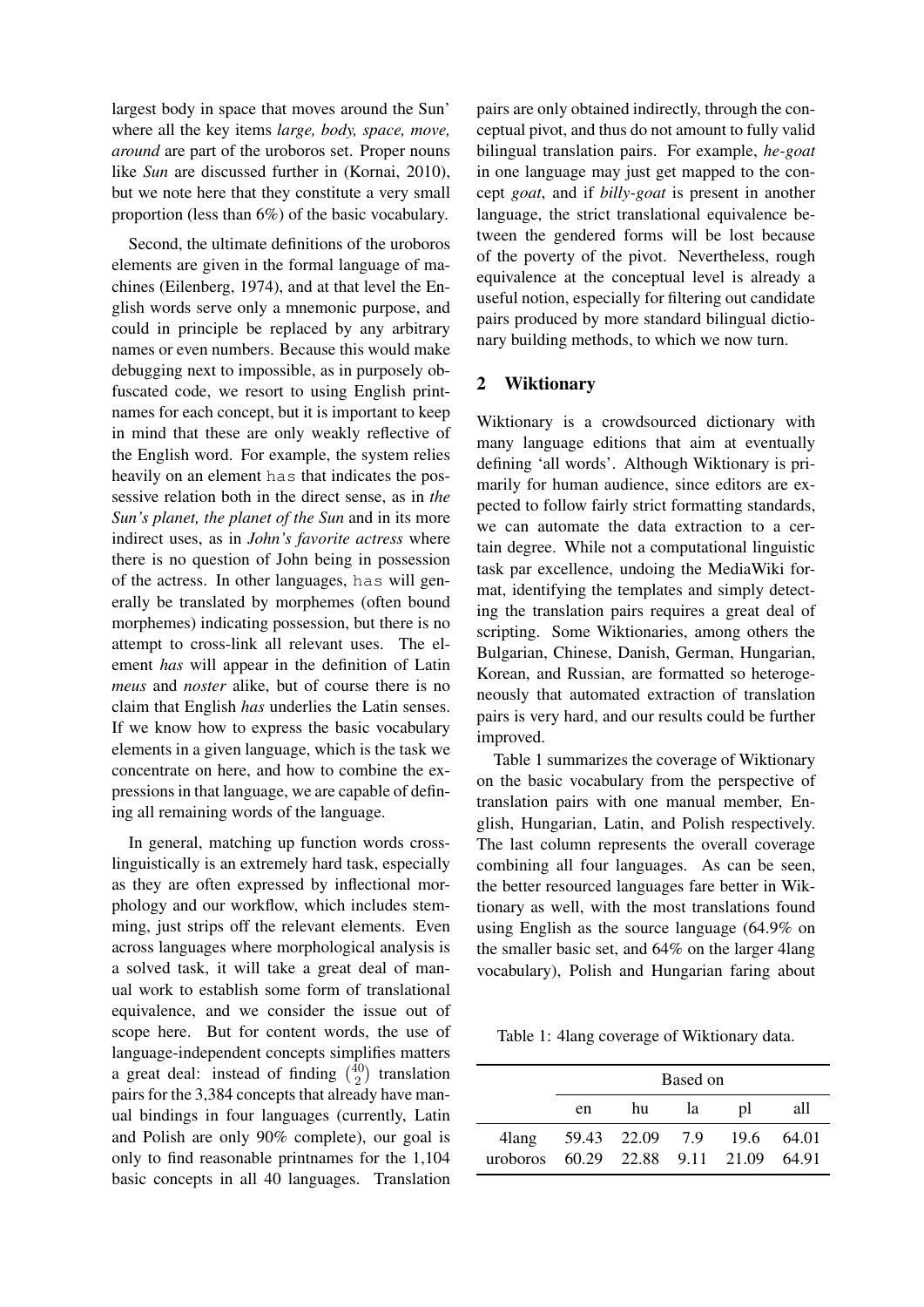equally well, although the Polish list of 4lang has more missing bindings, and the least resourced Latin faring the worst.

Another measure of coverage is obtained by seeing how many language bindings are found on the average for each concept: 65% on 4lang and 64% for the basic set (32 out of the 50 languages considered here).

#### 2.1 Triangulating

Next we used a simple triangulation method to expand the collection of translation pairs, which added new translation pairs if they had been linked with the same word in a third language. An example, the English:Romanian pair *guild:breaslă*, obtained through a Hungarian pivot, is shown in Figure 1.



Figure 1: The non-dashed edge represents translation pairs extracted directly from the Wiktionaries. The pair *guild–breasla*̆ were found via triangulating.

While direct translation pairs come from the manually built Wiktionaries and can be considered gold (not entirely without reservations, but clearly over 90% correct in most language pairs we could manually spot-check), indirect pairs must be viewed with considerable suspicion, as multiple word senses bring in false positives quite often. Using 3,317,861 pairs extracted from 40 Wiktionaries, we obtained a total of 126,895,236 indirect pairs, but in the following table we consider only those that were obtained through at least two different third-language pivots with the pairs originating from different Wiktionaries, and discarded the vast majority, leaving 5,720,355 pairs that have double confirmation. Manual checking proved that the quality of these pairs is comparable to that of the original data (see Table 7). A similar method, within one dictionary rather than

Table 2: 4lang coverage of triangulating.

|        | Based on                            |    |    |    |     |  |
|--------|-------------------------------------|----|----|----|-----|--|
|        | en                                  | hu | la | pl | all |  |
| 4 lang | 76.09 64.91 43.25 53.74 85.81       |    |    |    |     |  |
|        | basic 77.81 64.74 48.07 58.55 86.97 |    |    |    |     |  |

Table 3: 4lang coverage of Wiktionary data and triangulating.

|       | Based on |    |    |                                     |     |
|-------|----------|----|----|-------------------------------------|-----|
|       | en       | hu | la | DI                                  | all |
|       |          |    |    | 41ang 80.77 65.69 43.63 54.30 86.80 |     |
| hasic |          |    |    | 82.07 65.47 48.41 59.13 87.81       |     |

across several, was used in (Saralegi et al., 2012) to remove triangulation noise. Since recall would be considerably improved by some less aggressive filtering method, in the future we will also consider improving the similarity scores of our corpus-based methods using the single triangles we now discard.

Triangulating by itself improves coverage from 65% to 85.8% (4lang) and from 64% to 87% (basic), see Table 2. Table 3 shows the combined coverage which is not much different from Table 2 but considering that the triangulating used the Wiktionary data as input, we expected a very large intersection (it turned out to be more than 40% of the pairs acquired through triangulating). The average number of language bindings also improves significantly, to 43.5/50 (4lang) and 44/50 (basic).

#### 2.2 Wikipedia titles

Another crowdsourced method that promises great precision is comparing Wikipedia article titles across languages: we extracted over 187m potential translation pairs this way. Yet the raw data is quite noisy, for example French *chambre* points to English *Câmara*, an article devoted to the fact that 'Câmara (meaning 'chamber') is a common surname in the Portuguese language' rather than to some article on *bedroom, room,* or *chamber*. We filtered this data in several ways. First, we discarded all pairs that contain words that appear five or fewer times in the frequency count generated from the language in question. This reduced the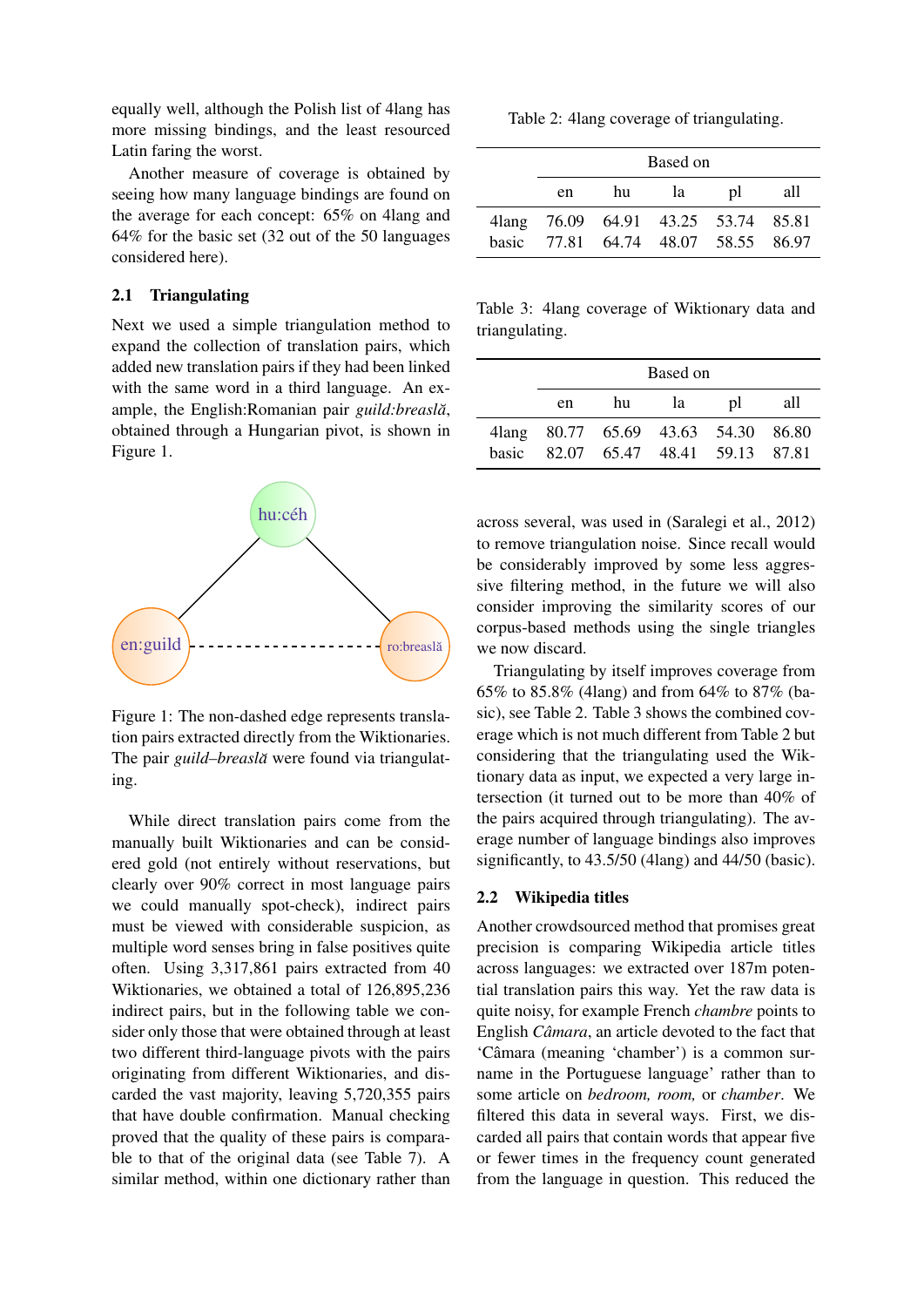Table 4: 4lang coverage of Wikipedia interwiki links (langlinks).

|       | Based on                          |    |    |                             |     |  |
|-------|-----------------------------------|----|----|-----------------------------|-----|--|
|       | en                                | hu | 1a | $\mathbf{D}$                | all |  |
|       | 4lang 21.51 14.4 9.54 12.26 31.74 |    |    |                             |     |  |
| basic |                                   |    |    | 20.7 13.0 10.22 13.43 31.32 |     |  |

number of pairs to 15m. Most of these, unfortunately, are string-identical across languages, leaving us with a total of 6.15m nontrivial translation pairs. A large portion of these are named entities that do not always add meaningfully to a bilingual dictionary.

The average number of language bindings is 16.5 and 12.6 respectively. The combined results improve slightly as shown in Table 8.

## 2.3 Parallel texts

Using the Bible as a parallel text in dictionary building has a long tradition (Resnik et al., 1999). Somewhat surprisingly in the age of parallel corpora, the only secular text available in all our languages is the Universal Declaration of Human Rights, which is simply too short to add meaningfully to the coverage obtained on the Bible. In addition to downloading the collection at *http://homepages.inf.ed.ac.uk/s0787820/bible*, we used *http://www.jw.org* (for Dutch, Armenian and Korean), *www.gospelgo.com* (for Catalan, Kazakh, Macedonian, Malay and Persian), *http://www.biblegateway.com* (for Czech), *http://biblehub.com* (for English) and *http://www.mek.oszk.hu* (for Hungarian). To the extent feasible we tried to use modern Bible translations, resorting to more traditional translations only where we could not identify a more contemporary version.

The average number of languages with translations found is 19 (basic) and 17.8 (4lang). These

Table 5: 4lang coverage of the Bible data.

|              | Based on                            |    |                               |    |     |
|--------------|-------------------------------------|----|-------------------------------|----|-----|
|              | en                                  | hu | la                            | pl | all |
|              | 41ang 19.64 15.17 13.78 14.13 35.49 |    |                               |    |     |
| <b>basic</b> |                                     |    | 21.47 17.12 15.67 15.78 38.13 |    |     |

numbers are considerably weaker than the crowdsourced results, suggesting that the dearth of multiply parallel texts, even in the best resourced group of 40 languages, needs to be addressed.

#### 2.4 Comparable texts

Comparable corpora were built from Wikipedia articles in the following manner. For each language pair, we considered those articles that mutually linked each other, and took the first 50 words, excluding the title itself. Article pairs whose length differed drastically (more than a factor of five) were discarded.

Table 6: 4lang coverage of the dictionary extracted from Wikipedia as comparable corpora.

| Based on |  |          |                                 |                                 |  |
|----------|--|----------|---------------------------------|---------------------------------|--|
| en       |  | hu la pl |                                 | – all                           |  |
|          |  |          |                                 | 41ang 5.58 5.66 4.30 4.96 16.00 |  |
|          |  |          | basic 5.70 5.86 4.93 5.39 16.77 |                                 |  |

The 4lang coverage based solely on the translations acquired from comparable corpora is presented in Table 6. The average number of languages with translations found is 8 (basic) and 8.4 (4lang).

#### 2.5 Evaluation

We used manual evaluation for a small subset of language pairs. Human annotators received a sample of 100 translation candidate-per-method. The samples were selected from translations that were found by only one method, as we suspect that translations found by several methods are more likely to be correct. Using this strict data selection

Table 7: Manual evaluation of extracted pairs that do not appear in more than one dictionary.

| - -   |      |      |       |      |      |
|-------|------|------|-------|------|------|
|       | Wikt | Tri  | Title | Par  | Comp |
| cs-hu | 82   | 81   | 95    | 41   | 40   |
| de-hu | 92   | 87   | 96    | 46   | 68   |
| fr-hu | 76   | 80   | 89    | 43   | 54   |
| fr-it | 79   | 79   | 92    | 43   | 36   |
| hu-en | 87   | 75   | 92    | 28   | 63   |
| hu-it | 94   | 93   | 93    | 35   | 61   |
| hu-ko | 87   | 85   | 99    | N/A  | N/A  |
| avg   | 85 3 | 82.9 | 93 7  | 39.3 | 53.7 |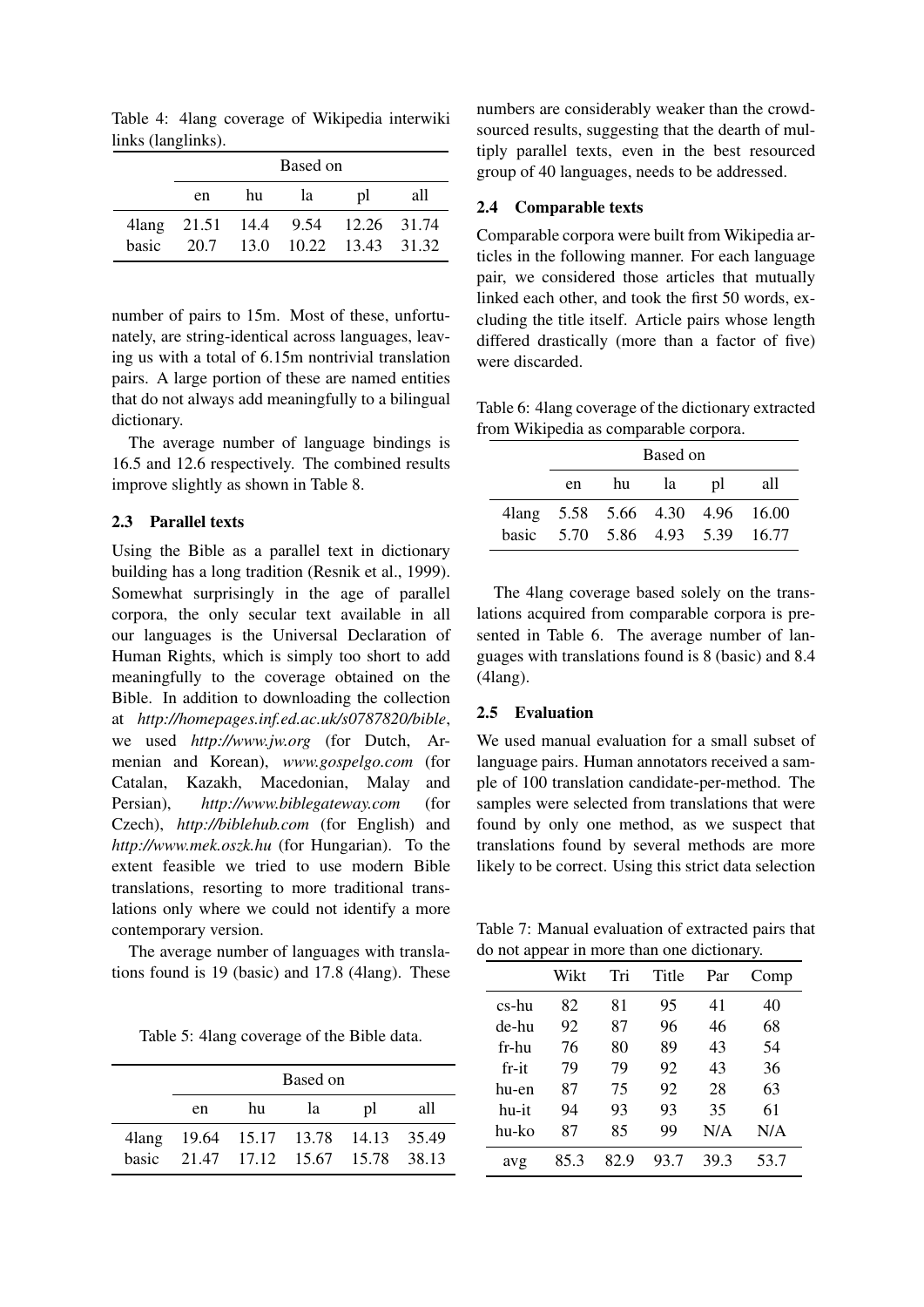criterion we evaluated the *added quality* of each method. Results are presented in Table 7. It is clear that set next to the crowdsourced methods, dictionary extraction from either parallel or comparable corpora cannot add new translations with high precision. When high quality input data is available, triangulating appears to be a powerful yet simple method.

## 3 Conclusions and future work

The major lesson emerging from this work is that currently, crowdsourced methods are considerably more powerful than the parallel and comparable corpora-based methods that we started with. The reason is simply the lack of sufficiently large parallel and near-parallel data sets, *even among the most commonly taught languages*. If one is actually interested in creating a resource, even a small resource such as our basic vocabulary set, with bindings for all 40 languages, one needs to engage the crowd.

Table 8: Summary of the increase in 4lang coverage achieved by each method. Wikt: Wiktionary, Tri: triangulating, WPT: Wikipedia titles, Par: the Bible as parallel corpora, WPC: Wikipedia articles as comparable corpora

| Src        | <b>Set</b> | Based on |       |       |       |       |  |  |
|------------|------------|----------|-------|-------|-------|-------|--|--|
|            |            | en       | hu    | la    | pl    | all   |  |  |
| Wikt       | 4lang      | 59.43    | 22.09 | 7.90  | 19.6  | 64.01 |  |  |
|            | basic      | 60.29    | 22.88 | 9.11  | 21.09 | 64.91 |  |  |
| Tri        | 4lang      | 80.77    | 65.69 | 43.63 | 54.3  | 86.8  |  |  |
|            | basic      | 82.07    | 65.47 | 48.41 | 59.13 | 87.81 |  |  |
| <b>WPT</b> | 4lang      | 81.39    | 66.27 | 44.2  | 54.66 | 87.39 |  |  |
|            | basic      | 82.51    | 65.86 | 48.89 | 59.53 | 88.17 |  |  |
| Par        | 4lang      | 82.22    | 67.35 | 45.99 | 55.4  | 88.22 |  |  |
|            | basic      | 83.27    | 67.04 | 50.62 | 60.25 | 88.91 |  |  |
| <b>WPC</b> | 4lang      | 81.56    | 66.49 | 44.42 | 54.77 | 87.58 |  |  |
|            | hasic      | 82.66    | 66.06 | 49.14 | 59.62 | 88.33 |  |  |

The resulting *40lang* resource, currently about 88% complete, is available for download at *http://hlt.sztaki.hu*. The Wiktionary extraction tool is available at *https://github.com/juditacs/wikt2dict*. 40lang, while not 100% complete and verified, can already serve as an important addition to existing MRDs in several applications. In comparing corpora the extent vocabulary is shared across them is a critical measure, yet the task is not trivial even when these corpora are taken from the

same language. We need to compare vocabularies at the conceptual level, and checking the shared 40lang content between two texts is a good first cut. Automated dictionary building itself can benefit from the resource, since both aligners and dictionary extractors benefit from known translation pairs.

# Acknowledgments

The results presented here have improved since  $\text{Acs}$  (2013).  $\text{Acs}$  did the work on Wiktionary and Wikipedia titles, Pajkossy on parallel corpora, Kornai supplied the theory and advised. The statistics were created by Acs. We thank Attila Zséder, whose HunDict system (see *https://github.com/zseder/hundict*) was used on the (near)parallel data, for his constant support at every stage of the work. We also thank our annotators: Klára Szalay, Éva Novai, Angelika Sándor, and Gábor Recski.

The research reported in the paper was conducted with the support of the EFNILEX project *http://efnilex.efnil.org* of the European Federation of National Institutions for Language *http://www.efnil.org*, and OTKA grant #82333.

### References

- Judit Acs. 2013. Intelligent multilingual dictionary ´ building. *MSc Thesis, Budapest University of Technology and Economics*.
- Thorsten Brants and Alex Franz. 2006. Web 1T 5 gram version 1.
- Peter Brown, John Cocke, Stephen Della Pietra, Vincent J. Della Pietra, Fredrick Jelinek, John D. Lafferty, Robert L. Mercer, and Paul S. Roossin. 1990. A statistical approach to machine translation. *Computational Linguistics*, 16:79–85.
- M. Davies and D. Gardner. 2010. *A Frequency Dictionary of Contemporary American English: Word Sketches, Collocates, and Thematic Lists*. Routledge Frequency Dictionaries Series. Routledge.
- Paul Bernard Diederich. 1939. *The frequency of Latin words and their endings*. The University of Chicago press.
- Umberto Eco. 1995. *The Search for the Perfect Language*. Blackwell, Oxford.
- Samuel Eilenberg. 1974. *Automata, Languages, and Machines*, volume A. Academic Press.
- Péter Halácsy, András Kornai, László Németh, András Rung, István Szakadát, and Viktor Trón. 2004. Creating open language resources for Hungarian. In